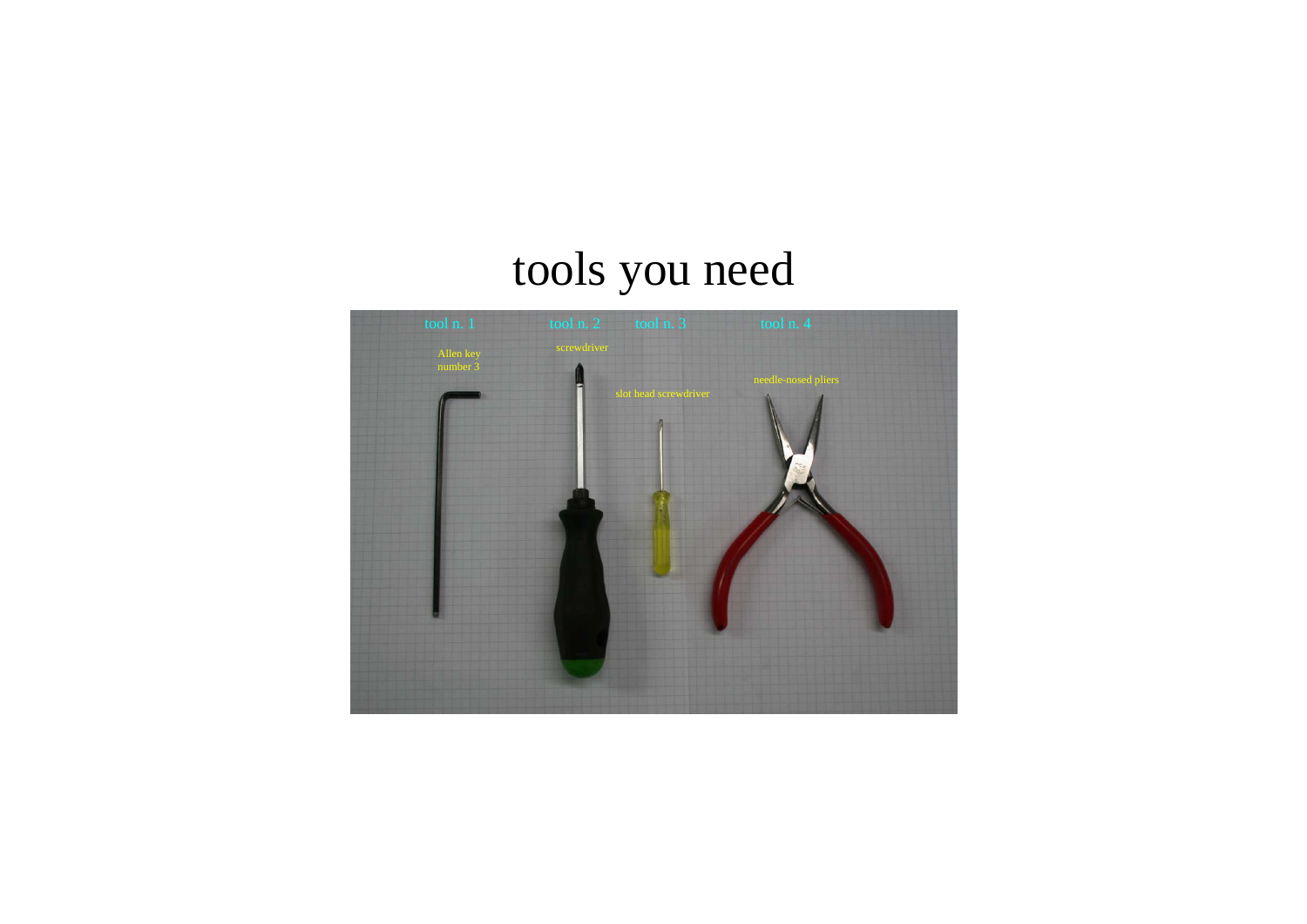## open the D-SF3

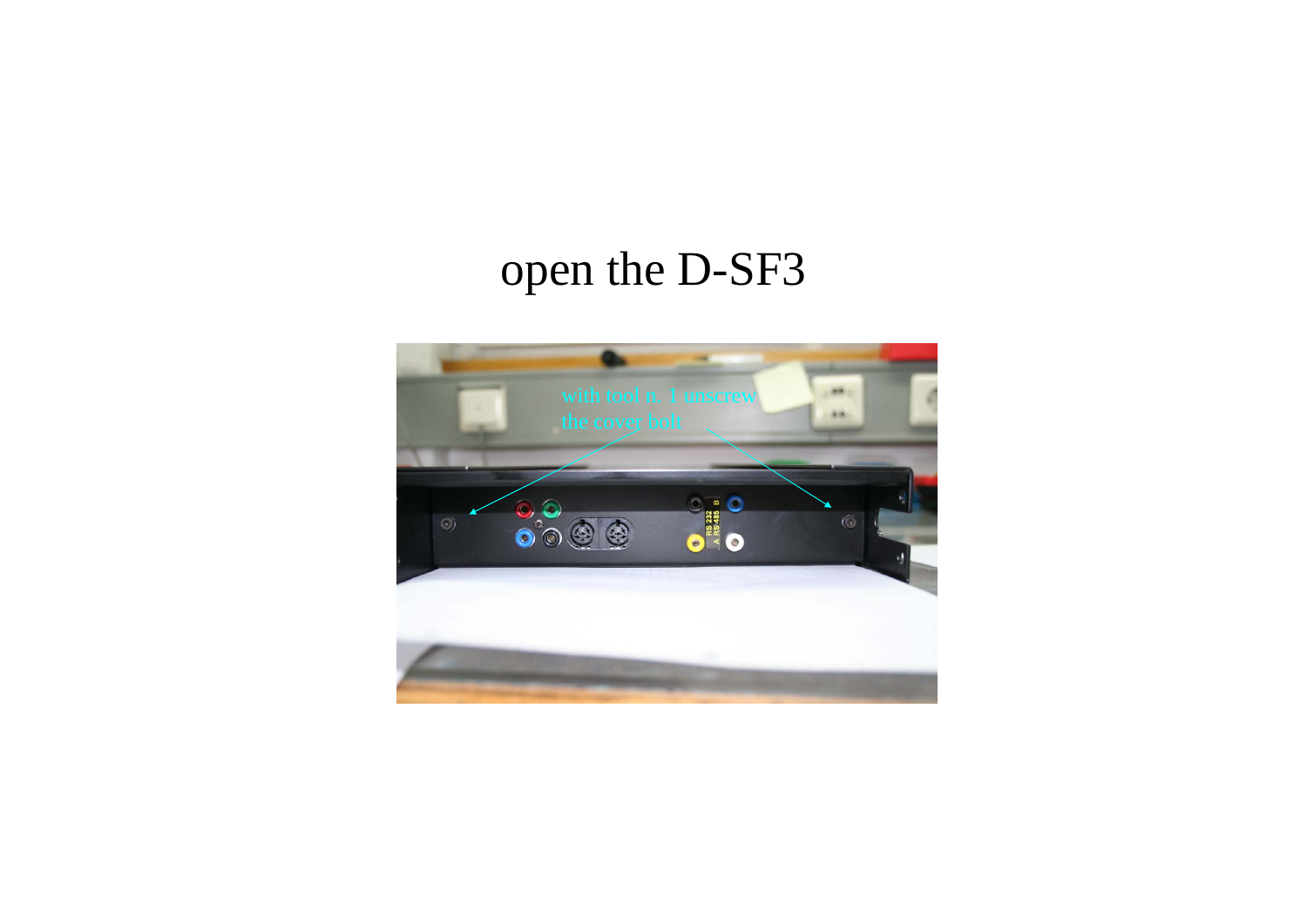### extraction



Pull the plexiglass so far, that the first digit is free too see.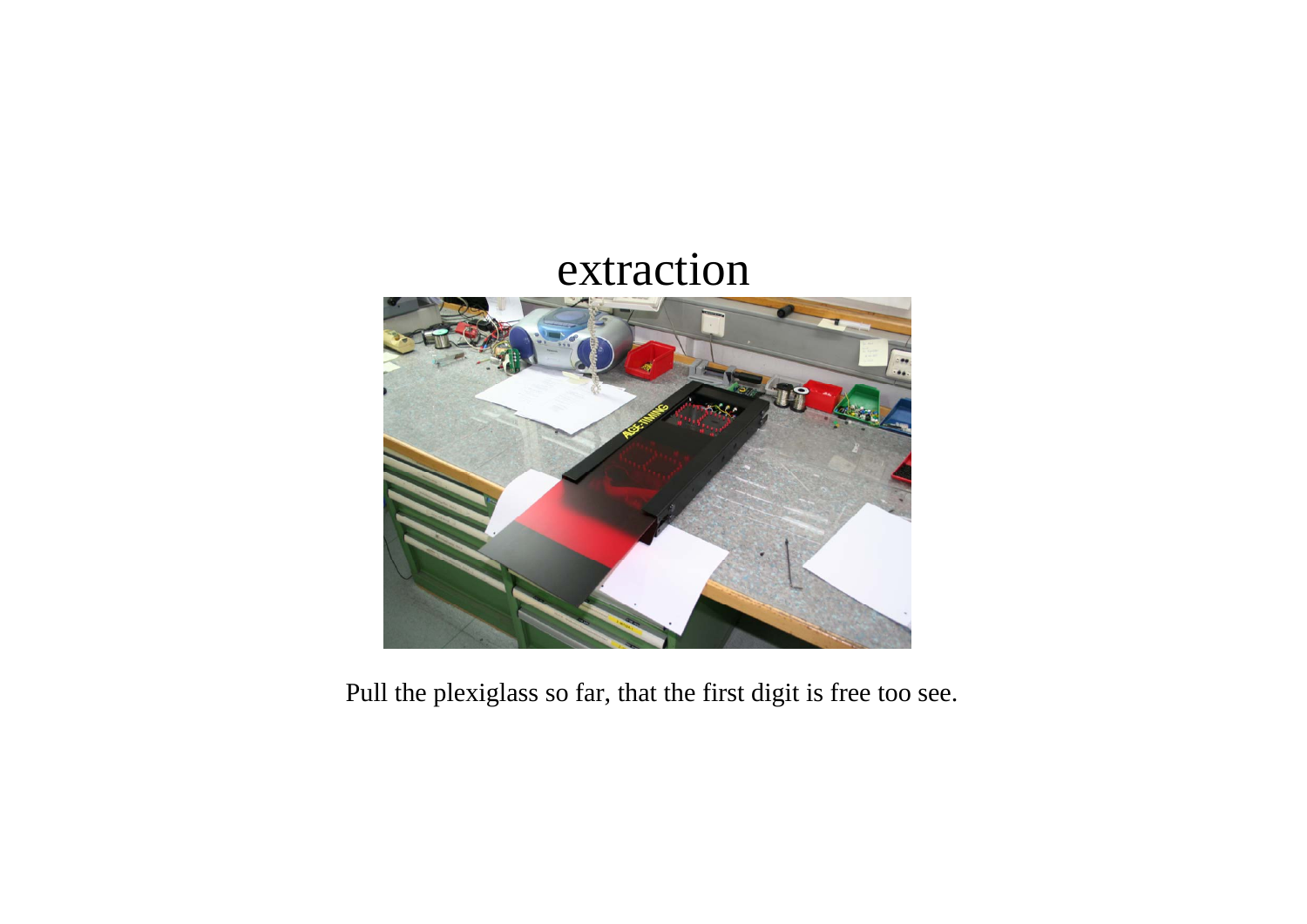## with tool n. 2

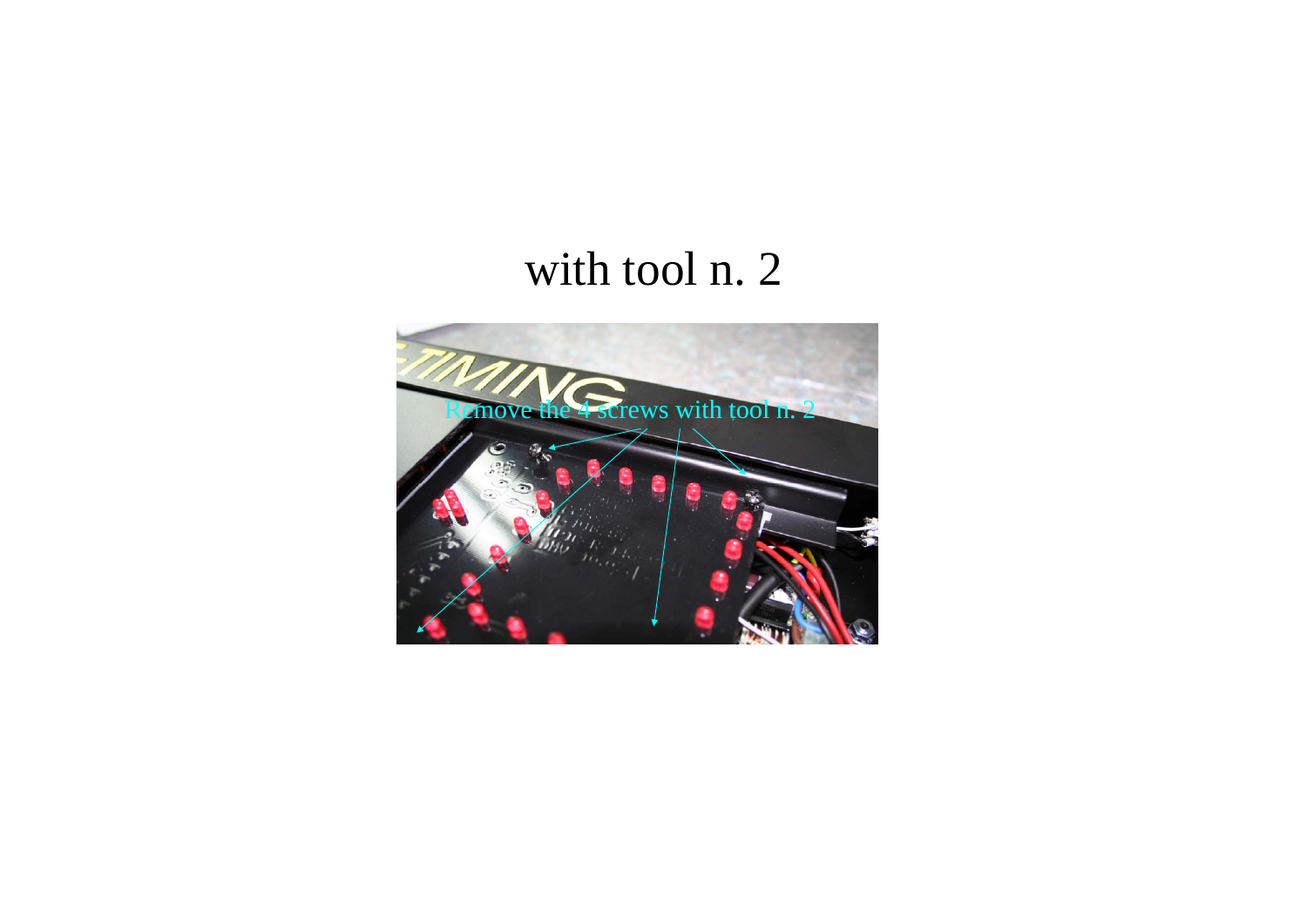Lift the processor on the left side, with tool n. 3. But only for 1cm. The pins must

lifted out of the socket, only on the left side. For the right side see the next picture.

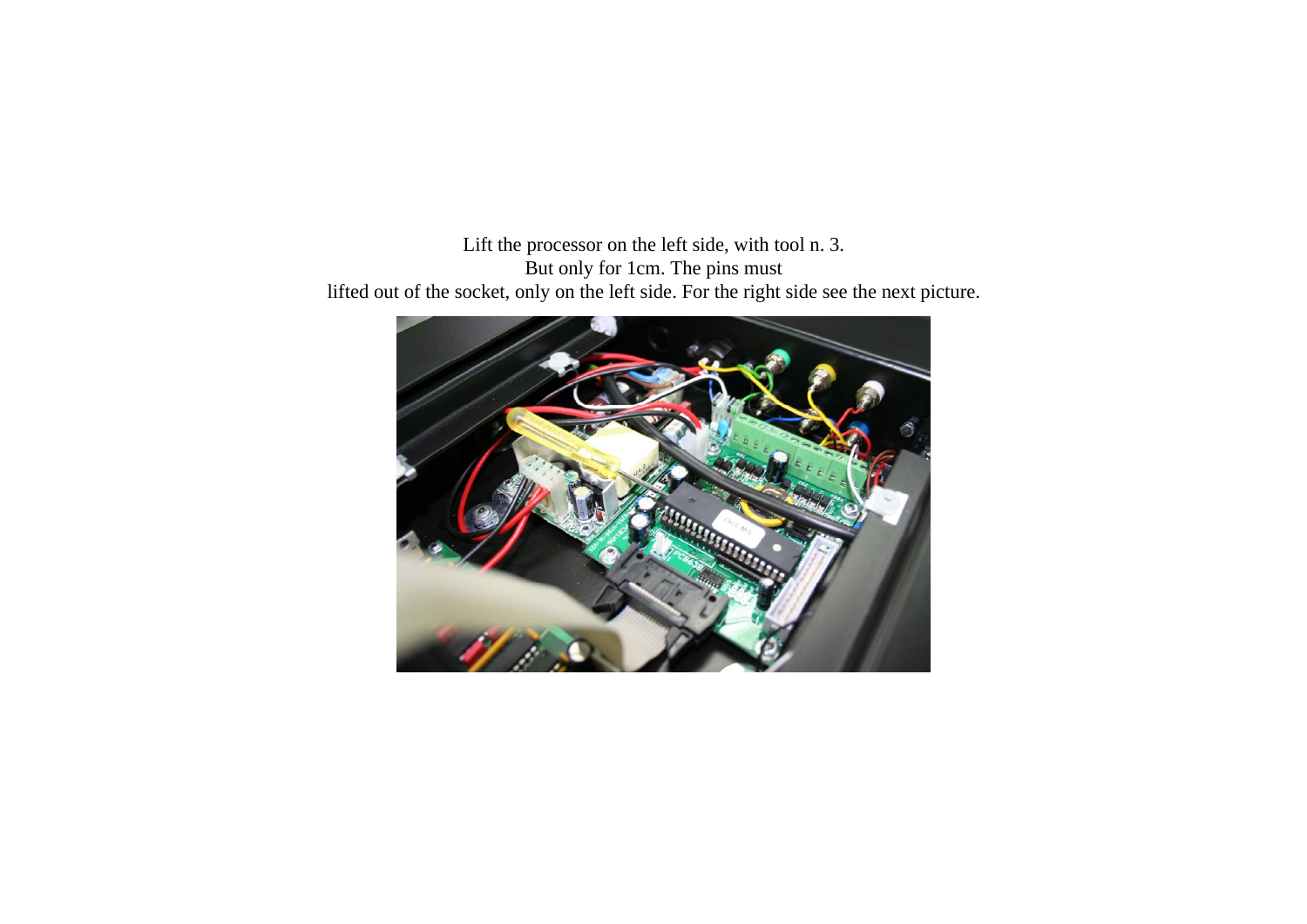#### For the right side use tool n. 4 and lift the processor out of the socket

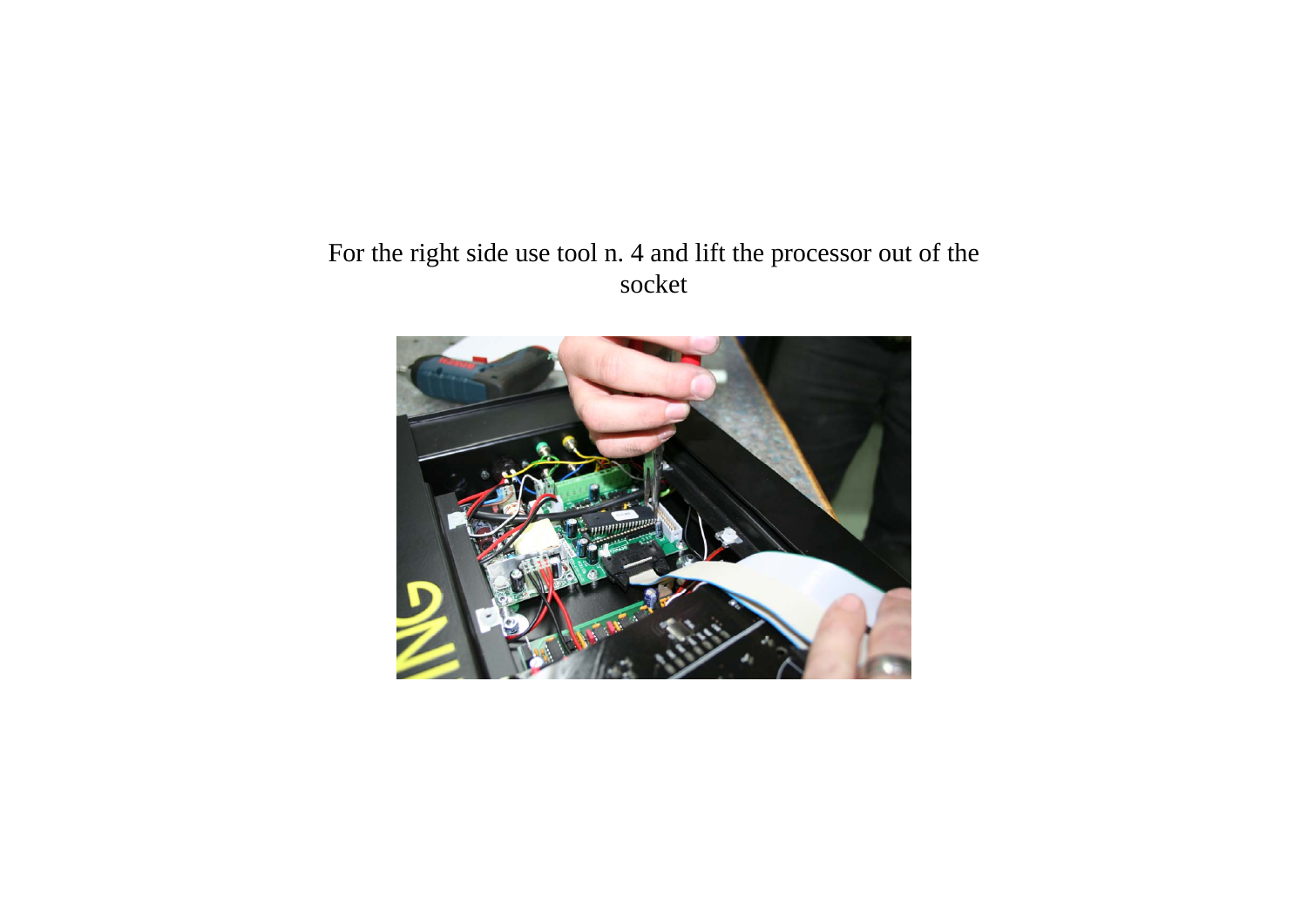Prepare the processor before you give them into the socket



For this give the processor parallel to an plane ground. Now bend the pins parallel too the ground so that the distance are less then before. You must make this until thenthe processor falls into place of the socket.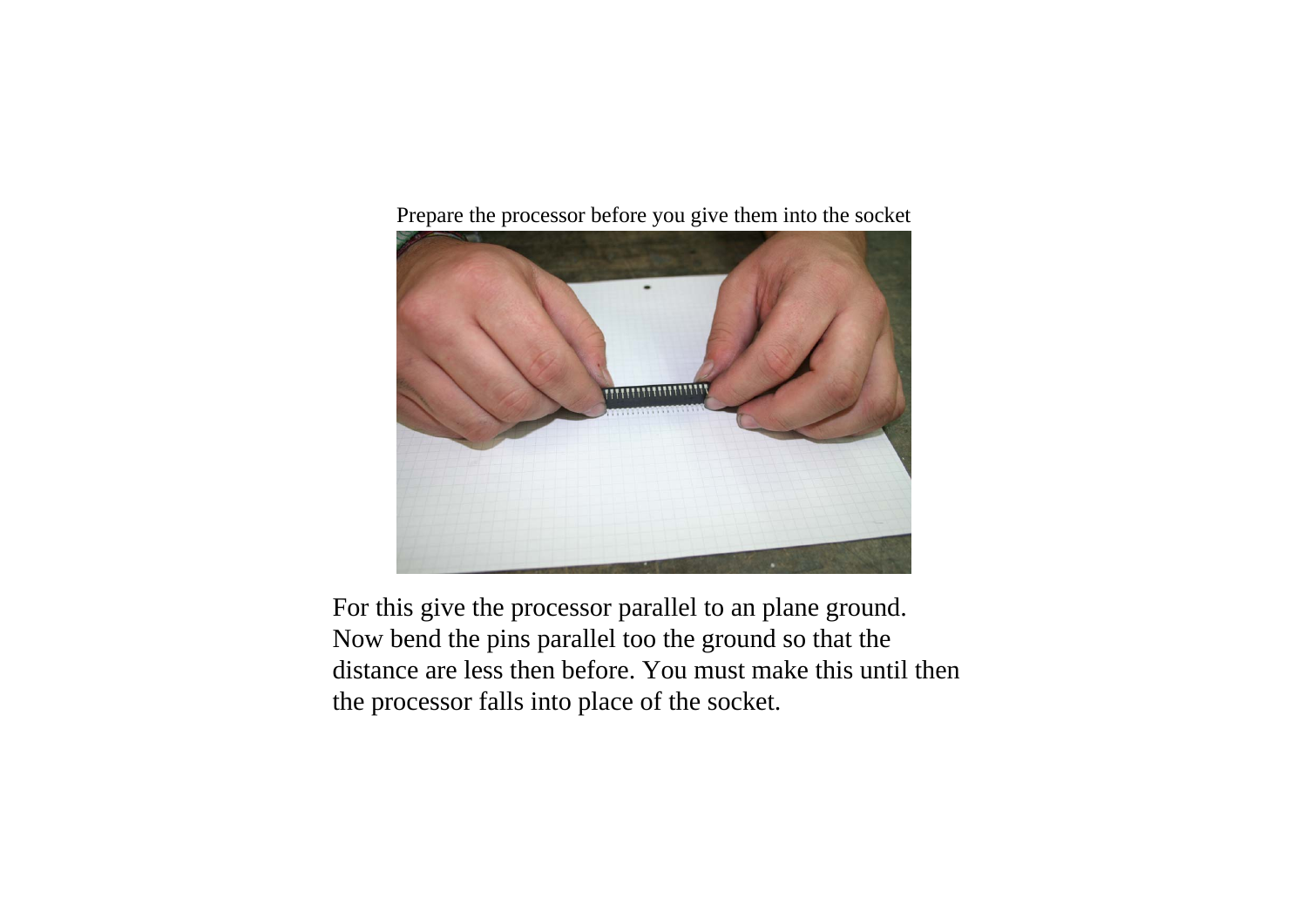Push the processor, with the indentation for the first pin on the right side, into the socket. When you have made the last step correct, you can push the processor with bouth hands planar into the socket